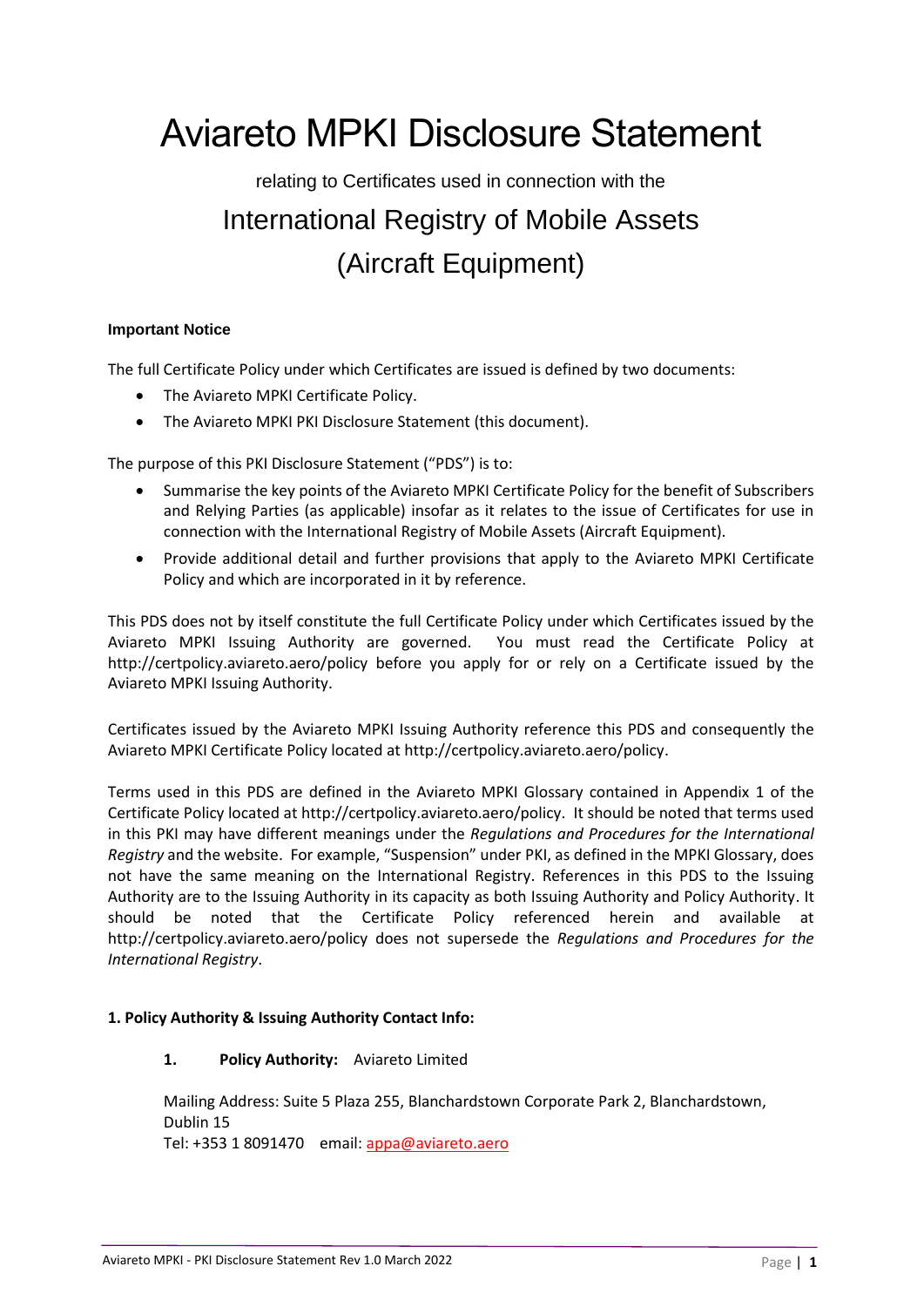# **2. Issuing Authority:** Aviareto Limited

Mailing Address: Suite 5 Plaza 255, Blanchardstown Corporate Park 2, Blanchardstown, Dublin 15

Tel: +353 1 8091470 email: issuingauthority@aviareto.aero

# **2. Certificate Fees, Type, Validation Procedures and Usage:**

The Fee Schedule for the issuance of Certificates is available in Table 1 of the Appendix to the Procedures of the International Registry. The Trust Services provided by the Aviareto MPKI Issuing Authority implement a closed PKI in the sense that access and participation is only open to those who both satisfy eligibility criteria and are approved by the Aviareto MPKI Issuing Authority. The Participants providing Trust Services and End-Entities authorised and approved to issue, obtain, use, and/or rely upon Certificates that reference this PDS are clearly defined in the Certificate Policy. Participation is conditional upon agreeing to be bound by the terms of the Certificate Policy.

The Trust Services provided by the Aviareto MPKI Issuing Authority support secure operations and interactions in the authorised usage of services provided by the Aviareto MPKI Issuing Authority. Certificates provided by this service, are supported by the use of strong cryptography and highly robust registration mechanisms to a defined and assured level of trust and security.

Certificates to which this PDS relates which are issued under the Certificate Policy may only be used for the purposes of Non-Repudiation and to provide Digital Signatures in accordance with the *Regulations and Procedures for the International Registry*.

Applicants for Certificates are required to submit for the Authentication of identity credentials and their eligibility to hold such a Certificate, as detailed in the Certificate Policy and related Certification Practice Statements, as summarized at [http://certpolicy.aviareto.aero/policy,](http://certpolicy.aviareto.aero/policy) and those requirements set out in the *Regulations and Procedures for the International Registry*.

Certificate Validation must be carried out in accordance with the requirements defined in the Certificate Policy at http://certpolicy.aviareto.aero/policy.

# **3. Reliance Limits:**

The Aviareto MPKI Issuing Authority sets reliance limits for Certificates it issues which are set out in the Certificate Policy and the Certificate. Reliance limits may also be set by applicable law or by agreement. See Limitation of Liability below.

# **4. Obligations of Subscribers:**

Subscribers (and Subjects, where not also Subscribers) must comply with the requirements as defined in the Subscriber Agreement and Certificate Policy located a[t http://certpolicy.aviareto.aero/policy.](http://certpolicy.aviareto.aero/policy)

It is the responsibility of the Subscriber to (and to procure that any Subject shall):

- Ensure all information submitted in support of a Certificate application is true, accurate and they hold such rights as necessary to any trademarks or other such information submitted during the application for a Certificate.
- Review the issued Certificate to confirm the accuracy of the information contained within it before first use.
- Keep confidential any Activation Data used in obtaining Authenticated access to the Trust Services.
- Make only true and accurate representations to the Registration Authority and/or Issuing Authority as to the information required to determine eligibility for a Certificate and for information contained within the Certificate.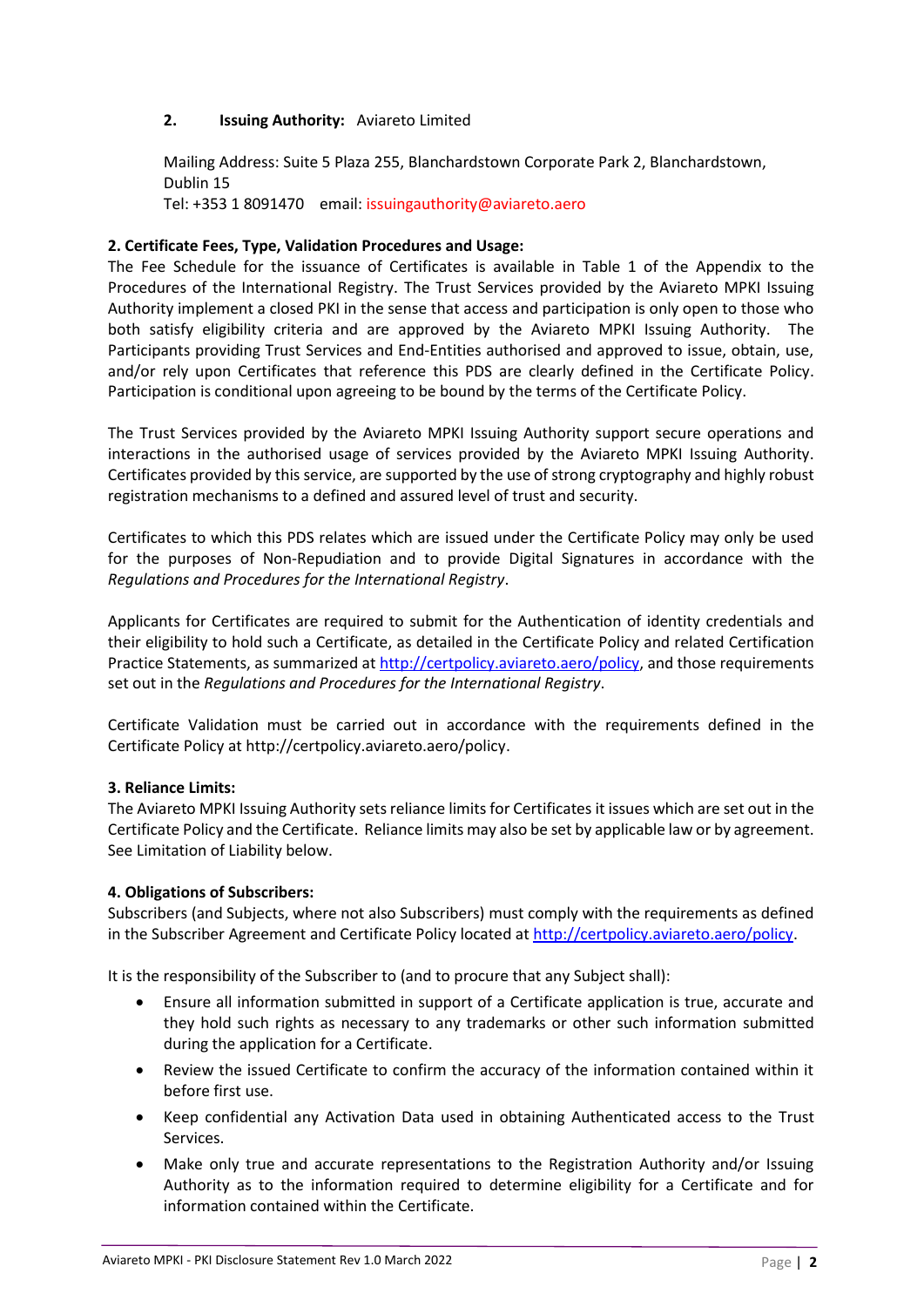- In accordance with the Certificate Policy, exclusively use the Certificate for legal purposes and restricted to those authorised purposes detailed by the Certificate Policy and in the Certificate.
- Immediately notify the Registration Authority of a suspected or known compromise of Certificate security (including Activation Data) in accordance with the procedures laid down in the Certificate Policy.

For a device or application, the individual responsible for the device or application must accept these responsibilities.

For Subjects holding Certificates and acting on behalf of Subscribers, the Subscriber must ensure all responsibilities are met.

**WARNING:** If a Subscriber's Private Key is compromised, unauthorised persons could decrypt or sign messages with the Private Key and commit the Subscriber to unauthorised obligations.

# **5. Certificate Status Checking Obligations of Relying Parties:**

Relying Parties must comply with the requirements as defined in the Relying Party Agreement at http://certpolicy.aviareto.aero/policy.

A Relying Party may justifiably rely upon a Certificate only after:

- Ensuring that reliance on Certificates issued under the Certificate Policy is restricted to appropriate uses (see "Certificate Fees, Type, Validation Procedures and Usage", above for a summary of approved usages).
- Ensuring, by accessing any and all relevant Certificate Status Information, that the Certificate remains valid and has not been Revoked.

#### **6. Limited Warranty & Disclaimer/Limitation of Liability:**

The applicable representations and warranties are those set out in the Terms and Conditions of the International Registry, the Subscriber Agreement and Replying Party Agreement, as appropriate.

The liability of the Issuing Authority is that of the Registrar of the International Registry only, as set out in the Terms and Conditions of the International Registry, available on the International Registry website. The liability of the Issuing Authority is limited to the limits set for the Registrar in the Terms and Conditions of the International Registry.

To the greatest extent permitted by applicable law, the Issuing Authority excludes all representations and warranties, express or implied, statutory or otherwise, unless specifically included in the Subscriber Agreement or the Relying Party Agreement, as appropriate.

Each provision of the Certificate Policy excluding or limiting liability operates separately. If any part is held by a court to be unreasonable or inapplicable, the other parts shall continue to apply.

#### **7. Applicable Agreements, Certification Practice Statement, Certificate Policy:**

Copies of this PDS, the Certificate Policy, Subscriber Agreement and Relying Party Agreement may be updated from time to time and are published by the Issuing Authority at http://certpolicy.aviareto.aero/policy.

The Certification Practice Statement is confidential to the Aviareto MPKI Issuing Authority and may be available upon request.

#### **8. Privacy Policy:**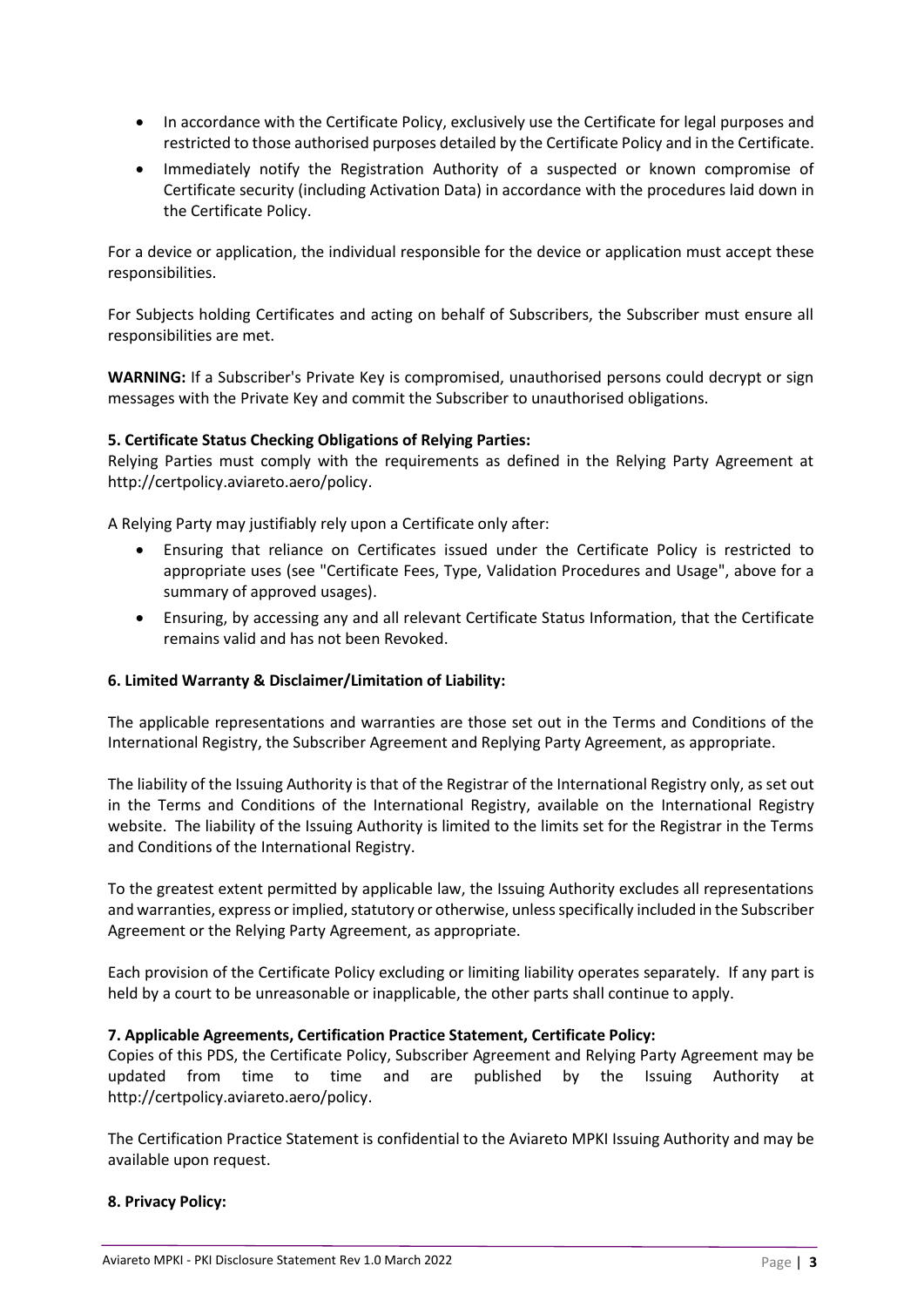The Aviareto MPKI Issuing Authority strongly believes in an individual's rights to privacy and operates the Trust Services according to the Privacy Policy which may be found at https://www.internationalregistry.aero/ir-web/.

# **9. Refund Policy:**

The Aviareto MPKI Issuing Authority will only provide refunds for issued Certificates, in the circumstances as set out in the Registration Authority Procedures.

# **10. Applicable Law & Dispute Resolution:**

Disputes shall be handled in accordance with the *Regulations and Procedures for the International Registry.* Contact details are provided in Section 1 of this document.

The provision of Aviareto MPKI Issuing Authority Trust Services shall be governed by the laws of Ireland and all parties shall submit to the exclusive jurisdiction of the courts of Ireland.

# **11. CA & Repository Accreditation, Approval and Audit:**

Certificates are manufactured under the Certificate Policy of which this document forms part. Entrust (Europe) Limited has been appointed as Certificate Manufacturer. Entrust (Europe) Limited provides a Certificate manufacturing service which is both accredited to ISO27001 and has attained tScheme approval.

Audits shall be carried out on a periodic basis required to maintain security and trust accreditations. The auditors that have been approved under the Certificate Policy are:

• Audit resources of contracted Participants providing Trust Services.

#### **12. Identification of the Certificate Policy:**

The Certificate Policy has been assigned an Object Identifier (OID) of 1.2.826.0.1.3403634.106.1.1.

#### **13. Approved Authorities:**

The following Registration Authorities have been approved by the Issuing Authority to register Subscribers under the Certificate Policy:

- Aviareto Limited In respect of Registry User End-Entity Administrators as described in the *Regulations and Procedures for the International Registry*
- Registry User End-Entity's Administrator In respect of other Registry Users as described in the *Regulations and Procedures for the International Registry*.

#### **14. Approved Repositories:**

The following Repositories have been approved by the Issuing Authority under the Certificate Policy:

• Entrust (Europe) Limited

#### **15. Eligible Subscribers:**

The following types of Subscribers are eligible to be issued with Certificates under the Certificate Policy:

- Aviareto and its representatives.
- Administrators of Registry User End-Entities (other than Government entities), as described in the *Regulations and Procedures for the International Registry.*
- Registry User Entities (other than Government entities) as described in the *Regulations and Procedures for the International Registry.*
- Registry Users (other than Government users) as described in the *Regulations and Procedures for the International Registry.*